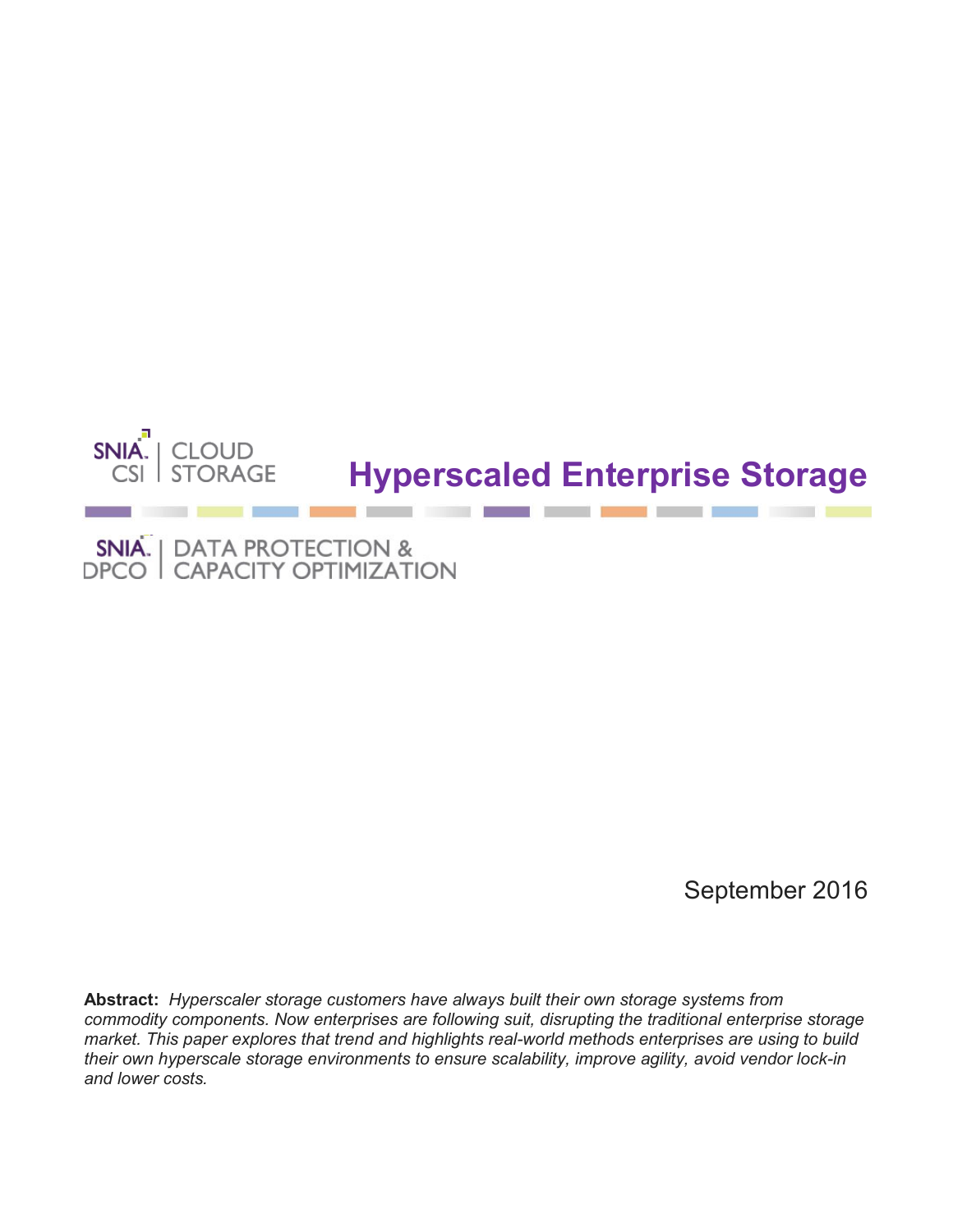# **Foreword**

This paper is the work of a joint effort by the SNIA Cloud Storage Initiative (CSI) and the Data Protection and Capacity Optimization (DPCO) committee. It includes results from a discussion with the head of a major global bank that is building its own datacenters and filing them with commodity components built into custom racks.

# **Executive Summary**

Enterprises have traditionally purchased highly available storage systems with built-in redundancy and dedicated storage controllers with proprietary firmware. However growth of these types of systems has slowed and revenues are declining.

*Total worldwide enterprise storage systems factory revenue declined 2.2% year over year to \$10.4 billion during the fourth quarter of 2015 (4Q15), according to the International Data Corporation ([IDC](http://www.idc.com/)) [Worldwide Quarterly Enterprise Storage Systems Tracker](http://www.idc.com/tracker/showproductinfo.jsp?prod_id=5). Total capacity shipments were up 10.7% (year over year) to 35.5 exabytes during the quarter. Revenue growth declined within the group of original design manufacturers (ODMs) that sell directly to hyperscale datacenters. This portion of the market was down 14.4% year over year to \$1.2 billion. Sales of server-based storage were up 6.1% during the quarter and accounted for \$2.2 billion in revenue. External storage systems remained the largest market segment, but the \$7.0 billion in sales represented a 2.3% year-overyear decline. IDC March 11, 2016*

*Global spending on public cloud services is expected to grow 16% to \$204.2 billion this year, compared with 13.8% growth in 2015 and a 17.7% rise in 2014, according to data from researcher [Gartner](http://quotes.wsj.com/IT)*

*Global IT spending overall is expected to be \$3.49 trillion in 2016, a 0.5% decline from last year. Many companies embrace a ["hybrid cloud" model](http://blogs.wsj.com/cio/2015/10/20/special-report-cios-say-hybrid-cloud-takes-off/) that integrates cloud services and private data centers. CIOs often say that not all applications belong in the cloud, and that they are looking for ways to bridge their multiple IT environments. [Wall Street Journal](http://blogs.wsj.com/cio/2016/04/15/cloud-computing-shift-accelerates-reversing-recent-dip/)*

Some of the data is obviously moving to the cloud and that seems to be growing significantly. But few (Netflix mainly) have made the transition to total cloud based IT. They principally cannot get all the services they need from today's public cloud.

Our research has indicated that many of these enterprises, in addition to utilizing cloud storage are also building their own storage systems using software defined storage (SDS) and best in class commodity components, assembled in racks.

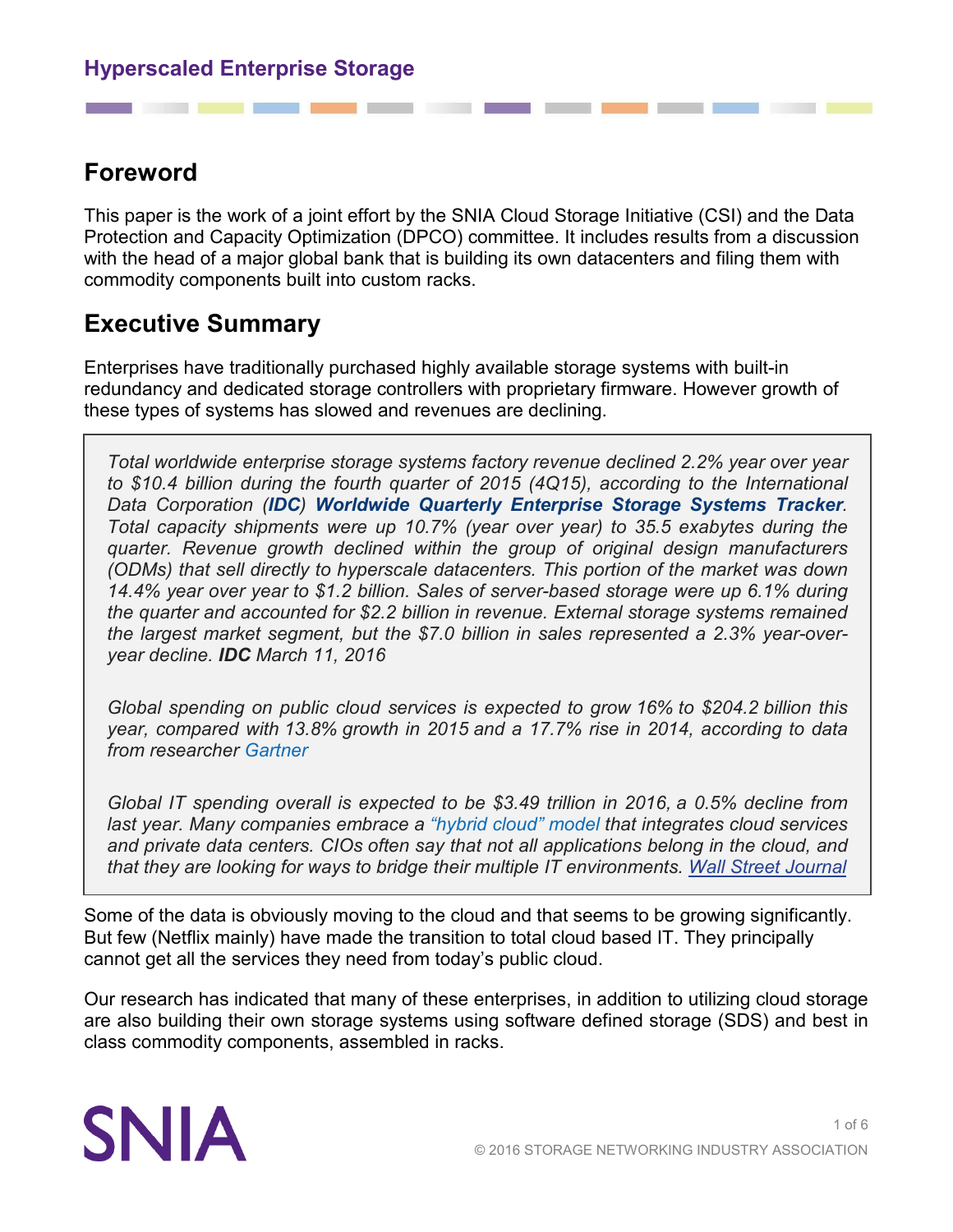# **Introduction**

This paper describes the overall trend of enterprises adopting methods from hyperscalers such as Amazon, Facebook, Google and Microsoft Azure to build their own storage systems while achieving the required service levels for internal projects. These private cloud storage systems are used to host the data for business critical applications and comply with regulations from multiple government jurisdictions.

We profile an actual use case from a large (in the top 30 of the Fortune 500) bank that allowed us access to the details of their own efforts in this space. Other enterprises are following suit and impacting the revenue from traditional enterprise storage systems.

# **1 Hyperscale Storage Overview**

This section briefly describes key storage technologies with the intent of setting the stage for the enterprise use of these methods.

There is a new category of storage vendors called original design manufacturer (ODM) direct who package up best in class commodity storage devices into racks according to the customer specifications and who operate at much lower margins. They may leverage hardware/software designs from the Open Compute Project (OCP) or a similar effort in China called Scorpio, now under an organization called the Open Data Center Committee (ODCC), as well from as other available hardware/software designs.

Hyperscalers built huge datacenters with a minimum of 5,000 servers and a footprint of at least 10,000 square feet, but generally much larger. They need to scale their storage at the speed of their business growth. They are very sensitive to the cost of acquisition, thus the emphasis on best in class commodity components. They typically use their own or open source software (software defined storage) to create manageable storage systems in these datacenters. The designs are tailor-made for the application/service requirements.

Large enterprises still building their own datacenters include large banking institutions such as Goldman Sachs, Capitol One, Fidelity and Bank of America, as well as telcos such as AT&T. Even though they may be increasing their use of the public cloud, they also have requirements which are difficult to meet with the services currently available. Banking institutions in particular are subject to many audits from multiple jurisdictions of regulators. They essentially create their own private storage cloud to ensure regulatory compliance with the many and varied requirements each government mandates.

Hyperscalers have never been fond of enterprise storage systems with built-in redundancy and high margins. Enterprises are just now mimicking this trend and the results are illustrated in the market numbers.

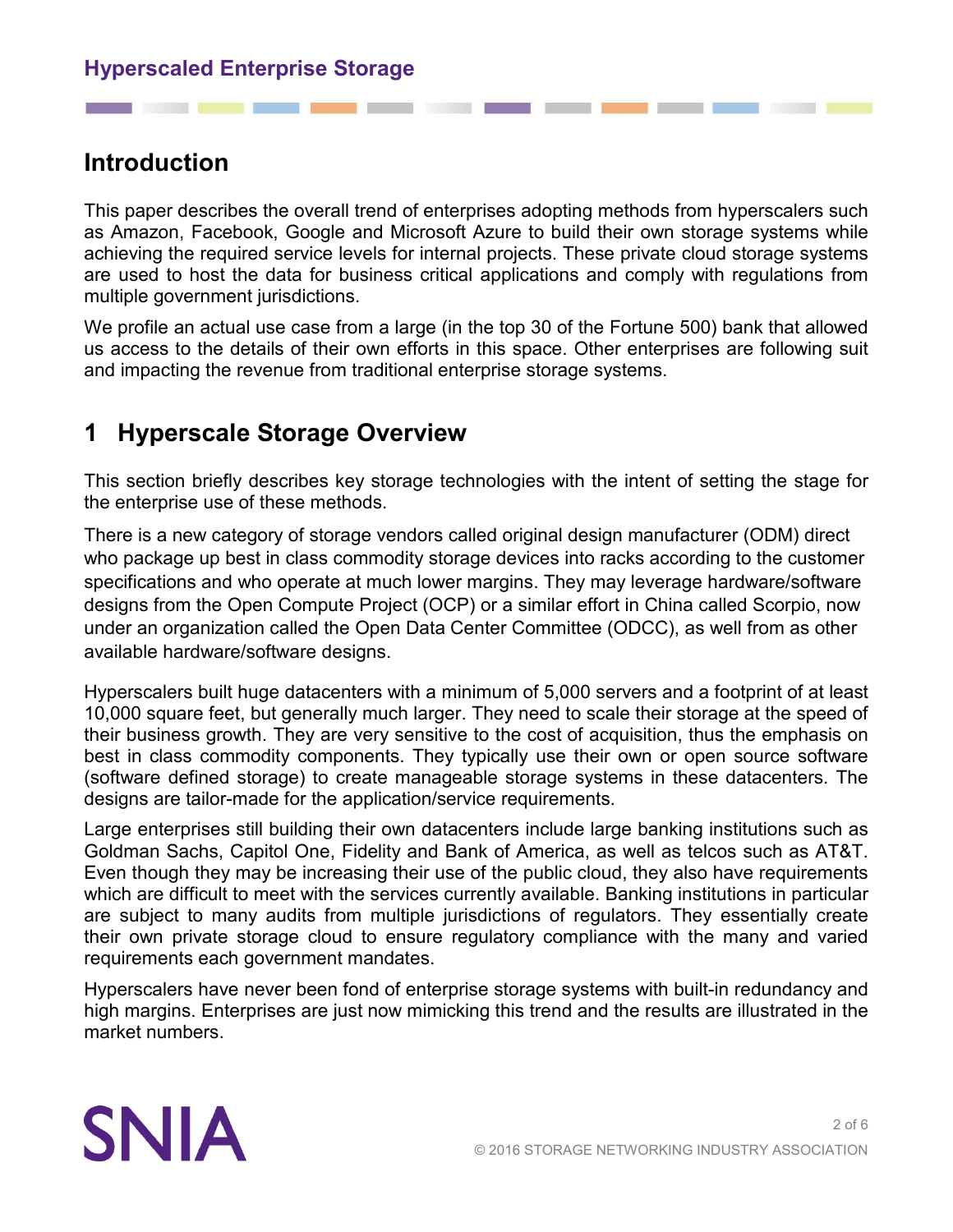## **1.1 Best in Class Commodity Components**

Hyperscale storage is built from best in class commodity storage components such as SSDs and hard drives. These drives are typically delivered populated into racks and purchased as a "pod" with a dozen racks making up one storage "system". Around half of the racks are populated with server "heads" to perform the software defined storage (SDS) in a scale-out manner. The disk trays are JBODs – just a bunch of disks, and the SSD trays are JBOFs – just a bunch of flash. Another technique is essentially densely populated compute nodes where all the storage is directly attached.

The SDS and other custom built software handle the resiliency by replicating or using erasure code across the datacenter and geographically between datacenters. Performance scales almost linearly at least within each pod. They also have a "fail in place" policy, letting failed components exist powered down in the datacenter until a certain percentage of trays or racks is unusable, and only then replacing these larger units.

#### **1.2 Software Defined Storage**

As mentioned above, software defined storage is used to provide the higher level resiliency needed when using these components. This cuts out the margin and markup typical in enterprise storage arrays. Yet they can still fulfill redundancy, availability and performance goals. SDS allows them to scale out incrementally with identical nodes. SDS also provides a platform for further automation and may be part of an internal or external storage cloud.

The operations personnel work closely with the SDS vendor, or may even maintain an open source SDS implementation. This may require development as well as operation teams called "DevOps" – a trending concept. The storage provided to internal customers might be tuned to specific application requirements.

The focus is on datacenter scale monitoring and management and over time new features may be required in the drives to accommodate some of the unique requirements.

# **2 Use Case: Large Global Bank Example**

This section provides a description of the methods a large global bank uses to build its own storage systems and private storage cloud.

#### **2.1 Scale of Deployment**

After consulting with an IT vice president of a large multinational bank, we learned something of the scale and operation of their internal infrastructure. It matches that of the large Internet hyperscalers both in size and the trend toward using the same procurement and operation techniques.

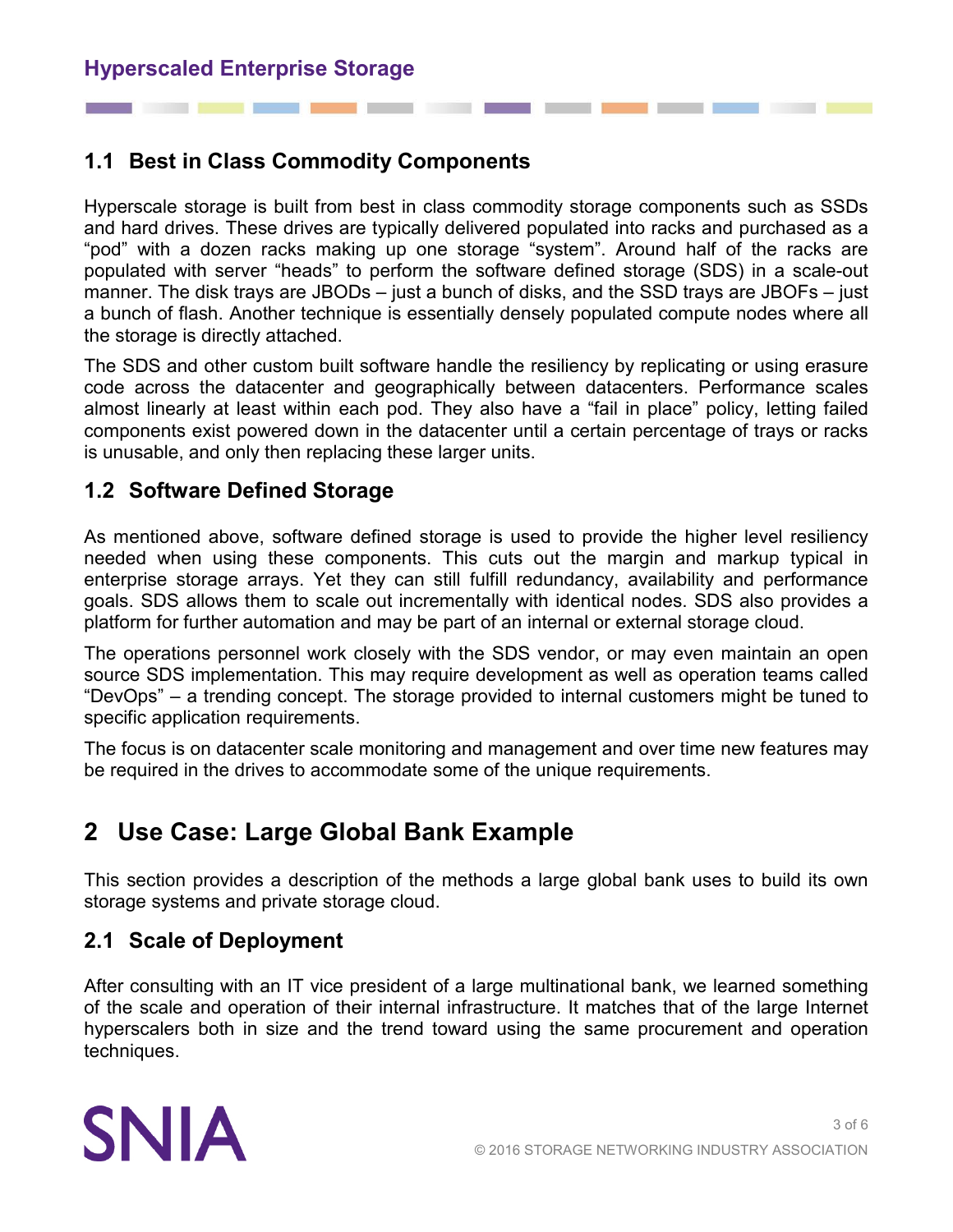## **Hyperscaled Enterprise Storage**

The bank has over 20 datacenters around the world. They create an internal private cloud for the entire bank's IT project usage. They cannot use the public cloud for this data as they currently need to comply with over 200 different country government regulations. Their storage budget dwarfs the revenue of most medium sized storage vendors.

Enterprise companies that embrace a blended value model, offering software defined storage, long term retention, data life cycle management and traditional work horse storage are better suited to benefit from this shift in the industry.

Their deployed storage has 10s of thousands of nodes with around 200 petabytes of active data and ½ exabyte of inactive data. Their overall data footprint is growing at 45% annually. They process 10s of trillions of transactions daily, and downtime is very expensive.

They are big enough that vendors will custom build for them, but they also have a policy of no single source for any of their hardware. They buy storage in 6 PB pods that are  $\frac{1}{2}$  CPU and  $\frac{1}{2}$ storage drives, pre-assembled by the ODM direct vendor. They installed their first such pod in 2015. Their next pod will be all flash.

Most importantly their cost savings is projected to be 50% over traditional storage.

#### **2.2 Software**

As previously mentioned, they use SDS with the best in class commodity hardware to create a private cloud for internal IT projects and customer facing services. They are currently deploying about 11% of their storage as SDS today, but have a goal of 20% by the end of 2016. Their goal is to grow this to 50% by 2020.

They license their SDS from a major vendor (site license) and are training up their staff in the new approach. They virtualize the hardware to abstract away any differences between the multiple vendors. From the storage service they serve up an S3 compatible interface for new projects and mainly provide block services for existing applications.

They plan to look at Ceph for SDS and NVMe for SSD interfaces in the future.

# **Summary**

The trend to build hyperscale storage infrastructures involves utilizing best in class commodity hardware, and providing all the differentiation in the software to manage all aspects of the storage. Thus, all the "intelligence" is in the software, such that the infrastructure behavior is programmable via that software. Look for platforms running intelligent software on general purpose hardware in the future. This is a trend for enterprises that bears watching.